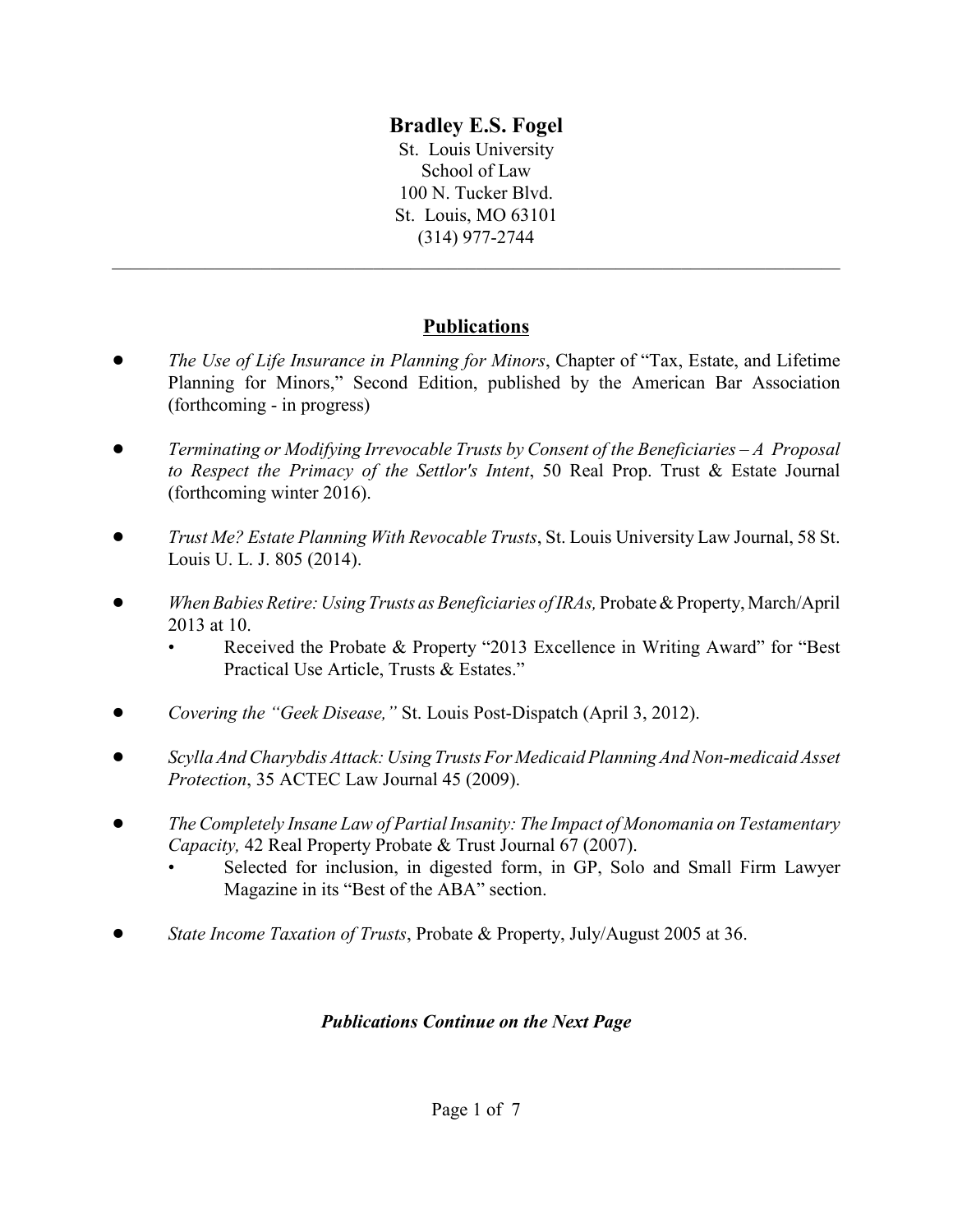## **Publications (continued)**

- ! *Estate Planning Malpractice in the Twenty-First Century*, Probate & Property, July/August 2003 at 20.
	- Received the Probate & Property "2003 Excellence in Writing Award" for "Best Technology/Law Practice Management Article."
- *Obstacle to Peace, "Letter to the Editor" concerning then Palestinian prime minister* Mahmoud Abbas, St. Louis Post-Dispatch (August 7, 2003).
- ! *A Bait-and-Switch Taxation Plan*, "Letter to the Editor" concerning proposed changes to the Internal Revenue Code, St. Louis Post-Dispatch (May 18, 2003).
- Untitled "Letter to the Editor" concerning the Illinois death penalty, St. Louis Post-Dispatch (January 23, 2003) (with Stanislaw Frankowski).
- ! *Back to the Future Interest: A Fresh Look at the Use of Crummey Withdrawal Powers to Obtain the Federal Gift Tax Annual Exclusion,* 6 Florida Tax Review 189-245 (2003).
- ! *Annual Exclusion Gifts to Minors*, Chapter 9 of "A Lawyers Guide to Retirement and Lifetime Planning," published by the American Bar Association (2002).
- ! *Estate Planning with Life Insurance Trusts*, Chapter 10 of "A Lawyers Guide to Retirement and Lifetime Planning", published by the American Bar Association (2002).
- *Legal Aspects of Estate Planning*, published at the Women's Financial Education Series Level I (April, 2002).
- ! *Life Insurance and Life Insurance Trusts: Basics & Beyond*, Probate & Property, January/February 2002 at 8 (cover article).
	- Received the Probate & Property "2002 Excellence in Writing Award" for "Best" Practical Use Article."
- ! *Attorney v. Client Privity, Malpractice and the Lack of Respect for the Primacy of the Attorney-Client Relationship in Estate Planning,* 68 Tennessee Law Review 261-333 (2001).
- ! *Life Insurance and Life Insurance Trusts: Basics and Beyond*, published at the 2000 University of Montana Tax Institute.

## *Publications Continue on the Next Page*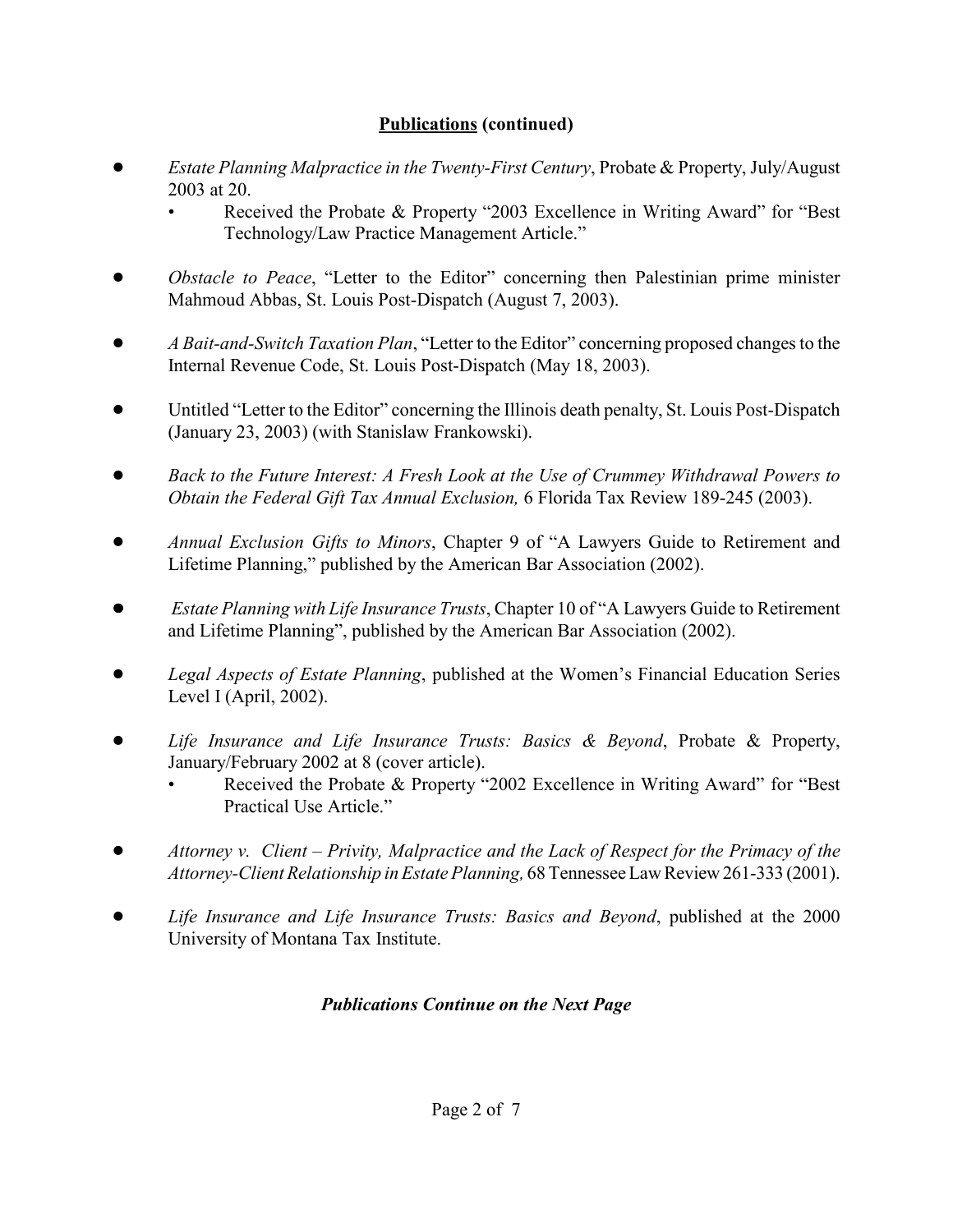#### **Publications (continued)**

- $\bullet$  *Legal Tools for Planning Your Estate*, published at the Women's Financial Education Series Level II (April 2001).
- ! *Billion Dollar Babies: Annual Exclusion Gifts to Minors*, Probate & Property, September/October 1998, at pp. 6-15 (cover article).
	- Summarized in *GP Solo and Small Firm Lawyer* in its "Best of the ABA" section
- ! *The Emperor Does Not Need Clothes The Expanding Use of 'Naked' Crummey Powers to Obtain Federal Gift Tax Annual Exclusions*, 73 Tulane Law Review 555-618 (1998).
- ! *Billion Dollar Babies: Annual Exclusion Gifts to Minors*, Lawyer's Guide to Retirement, third edition, published by the American Bar Association, at pp. 435-443 (1998).
- ! *What Have You Done For Me Lately? Constitutional Limitations on State Taxation of Trusts*, 32 University of Richmond Law Review 165 - 230 (1998).
- ! *Using Life Insurance Trusts to Hold Group Term Life Insurance*, Probate & Property, September/October 1997, at pp. 30 - 35.

#### **Presentations**

Central States Law Schools Association September 2002 Presentation concerning *Crummey* Powers (based on the *Florida Tax Review* article) to academics from the mid-west (broadly defined).

Women's Financial Education Services, Level I April 2002 Presentation concerning estate planning issues for (frequently elderly) women with little financial sophistication.

Women's Financial Education Services, Level II April 2001 Presentation concerning estate planning issues for (frequently elderly) women with little financial sophistication. Generally, attendees at the Level II lectures had attended an earlier series on financial issues.

University of Montana School of Law Nov 2000

48th Annual Tax Institute

Spoke at a conference attended by over 200 practicing attorneys and academics. Topic involved estate planning with life insurance and life insurance trusts.

#### *Presentations Continue on the Next Page*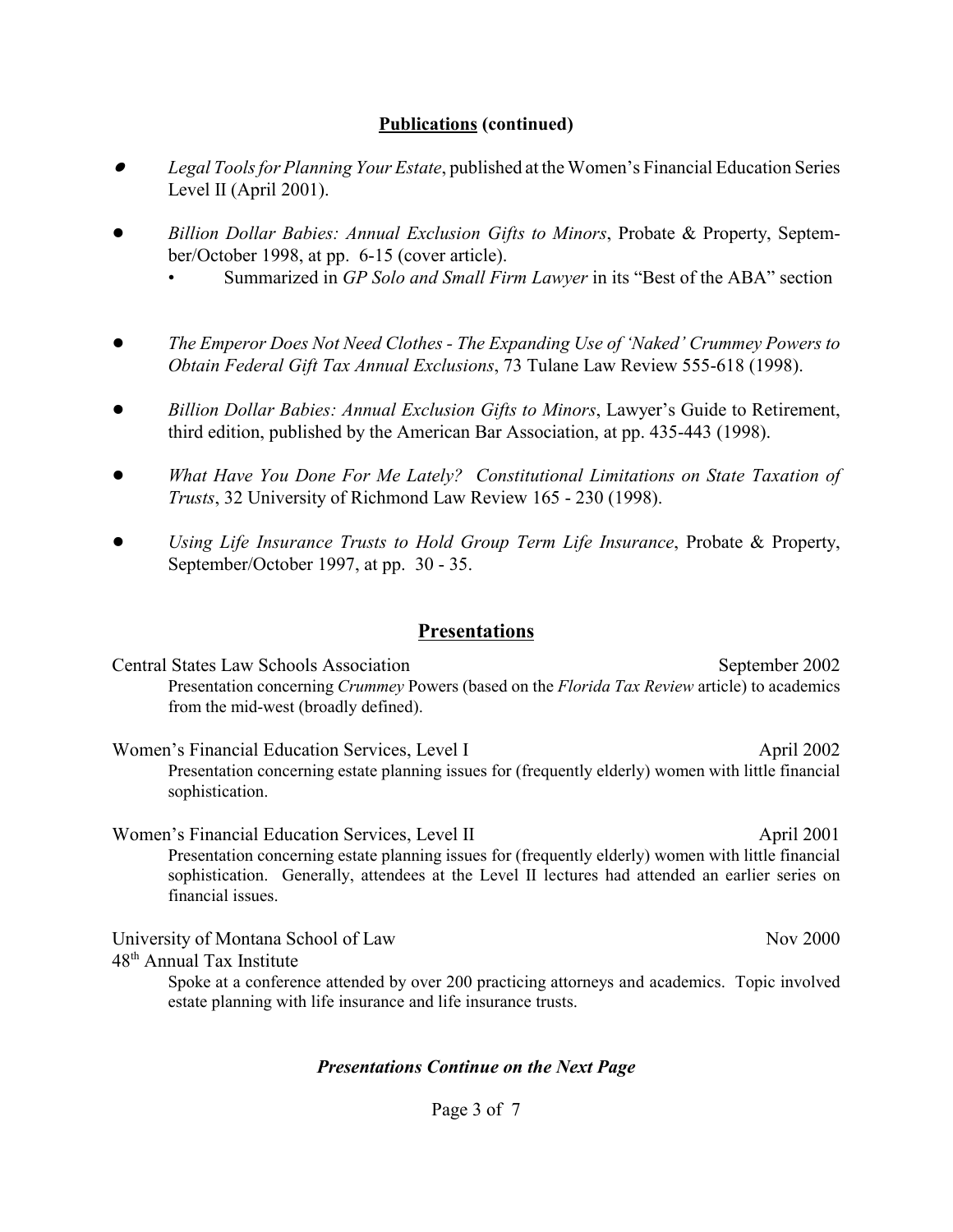#### **Presentations (continued)**

University of Missouri-Columbia Sept 2000 Spoke at a conference attended by Japanese and American academics. Topic involved United States estate and gift taxation of non-resident aliens. The Japanese academics were working with the Japanese government to revise Japanese trust law. The Japanese academics also visited the Yale Law School, New York University School of Law, Stanford Law School and Columbia Law School.

# **Law Teaching Experience**

St. Louis University School of Law, Professor of Law July 2007 - Present Associate Professor of Law July 2004 - June 2007 Assistant Professor of Law July 1999 - June 2004

- Teaching or have taught Business Associations, Trusts & Estates, Property, Estate & Gift Tax, Federal Income Tax and Estate Planning.
- Elected faculty member of the year by the 2005 Law School graduating class
- Recipient of the 2004 St. Louis University Faculty Excellence Award
- Law School Adjunct Faculty Committee
- Former Chair, Law School Retention Committee
- Former member of the University Senate, University Compensation & Fringe Benefits Committee, University Governance Committee and the Law School's Academic Standards, Admissions, Career Placement, Curriculum, Ethics and Faculty Development committees. Former Faculty Advisor for the Saint Louis University School of Law *Public Law Review* and the Intellectual Property Concentration.

Widener University School of Law, Visiting Assistant Professor of Law July 1998 - June 1999

- Taught Business Organizations, Federal Estate  $\&$  Gift Tax and Estate Planning at the Harrisburg, Pennsylvania campus.
- Member of Academic Standards, Affirmative Action and Faculty Development Committees.
- Supervised students helping low and middle-income individuals prepare income tax returns as Faculty Director of the Volunteer Income Tax Assistance program.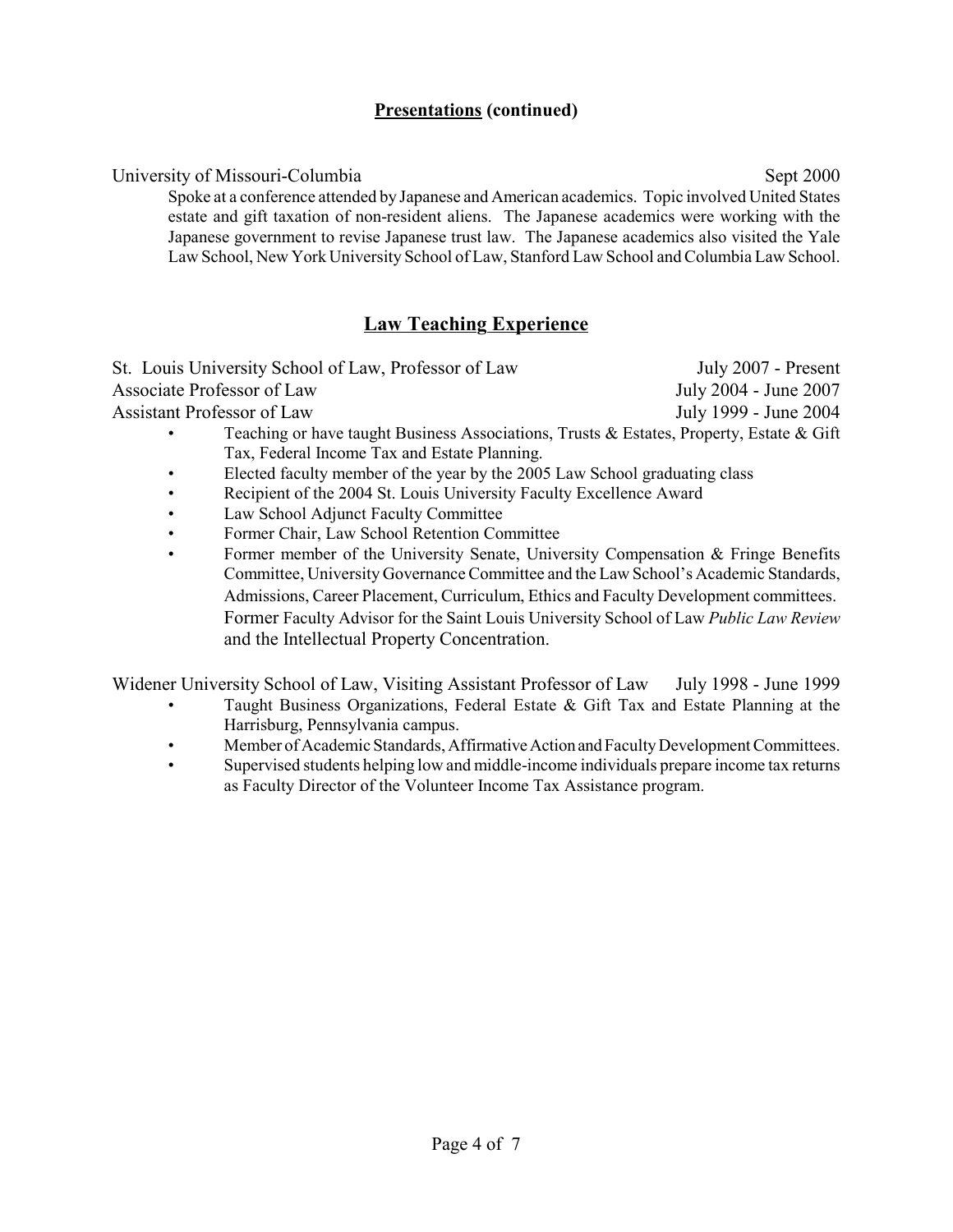## **Education**

New York University School of Law, LL.M. (Taxation), May 1998

Columbia University School of Law, J.D., 1994

Human Rights Law Review Columbia Journal of Gender & Law Public Interest Law Students Association Unemployment Action Center

> Established U.A.C. chapter at Columbia; chairman of first Leadership Council; member of Board of Directors; organized advocate training sessions. Trained groups of law students to represent clients at administrative hearings before Administrative Law Judges

#### Moot Court Student Editor

Created a legal research problem for first year students; corrected and edited students' briefs; served as student judge at mock appellate argument.

#### New York University, B.A., 1990

Majors: Math and Economics

- 
- ! Magna Cum Laude ! Phi Beta Kappa
- 
- 
- 
- Dean's List, in each of the three years attended
- Economics Honor Society Prize for excellence in Math
- Math Honor Society ... Sandham Public Speaking Contest winner

## **Other Teaching Experience**

Queens College, Assistant Adjunct Professor Aug 1990 - Dec 1990 Taught Algebra to undergraduate students; graded exams; gave final course grades.

New York University, Tutor Aug 1988 - May 1990 Taught groups of undergraduate students various subjects, including: Advanced Calculus, Calculus, Linear Algebra and Pre-Calculus.

#### The Princeton Review, Instructor May 1988 - May 1992

Taught standardized test preparation for the LSAT, GMAT, GRE, Achievement Exams and SAT. Gave site-lectures to large (50-100) groups of students. Trained other teachers and developed practice exams.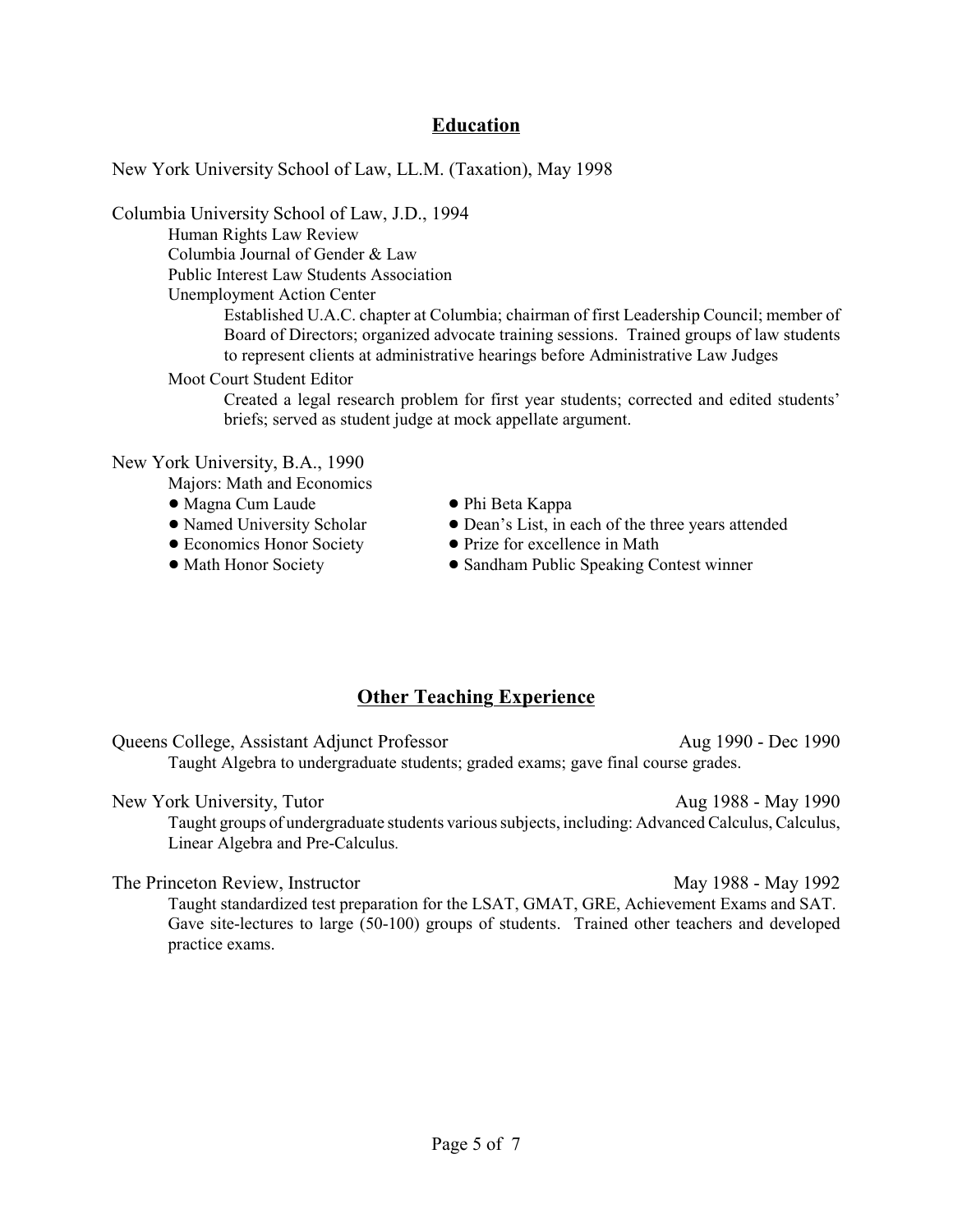## **Professional Experience**

Kramer, Levin, Naftalis & Frankel Nov. 1996 - June 1998 Rogers & Wells **April 1995** - Oct 1996 Kronish, Lieb, Weiner & Hellman Sept 1994 - April 1995 Interviewed high net worth clients to determine and explain their estate planning needs. Prepared presentations involving sophisticated estate planning vehicles (including: CLATs, CRTs, ESOPs, NIM-CRUTs, LLPs, private annuities and split-dollar insurance agreements). Drafted wills, trusts (including: CRTs, credit trusts, GRATs, GST Trusts, insurance trusts, off-shore asset protection trusts, QDOTs, QPRTs, QSSTs, ESBTs, QTIPs and 2503(c) Trusts) and antenuptial agreements.

Drafted trust to implement grant facility maintained by foreign investment fund and memoranda relating thereto. Prepared Federal estate tax qualified disclaimers. Assisted with drafting proposed New York State legislation regarding common trust funds. Reviewed new Federal and state tax and trust legislation. Drafted briefs for Surrogate's Court trust litigation. Drafted legal memoranda regarding private foundation exercise taxes, trust-owned corporations, copyright law and damages in patent litigation. Represented heirs of well-known entertainers in connection with their inherited intellectual property rights.

Gay Men's Health Crisis, Will Clinic Volunteer May 1995 - May 1998 Met with HIV+ clients of modest means in order to ascertain and implement a dispositive plan. Explained and drafted wills, health care proxies and affidavits relating to guardianship of minor children and cremation.

#### Kwasha Lipton, Actuarial Trainee Nov 1990 - Aug 1991

Performed actuarial valuations of pension plans and prepared yearly reports. Actuarial Exam 100, scored 9 out of 10; Exam 110, scored 10 out of 10.